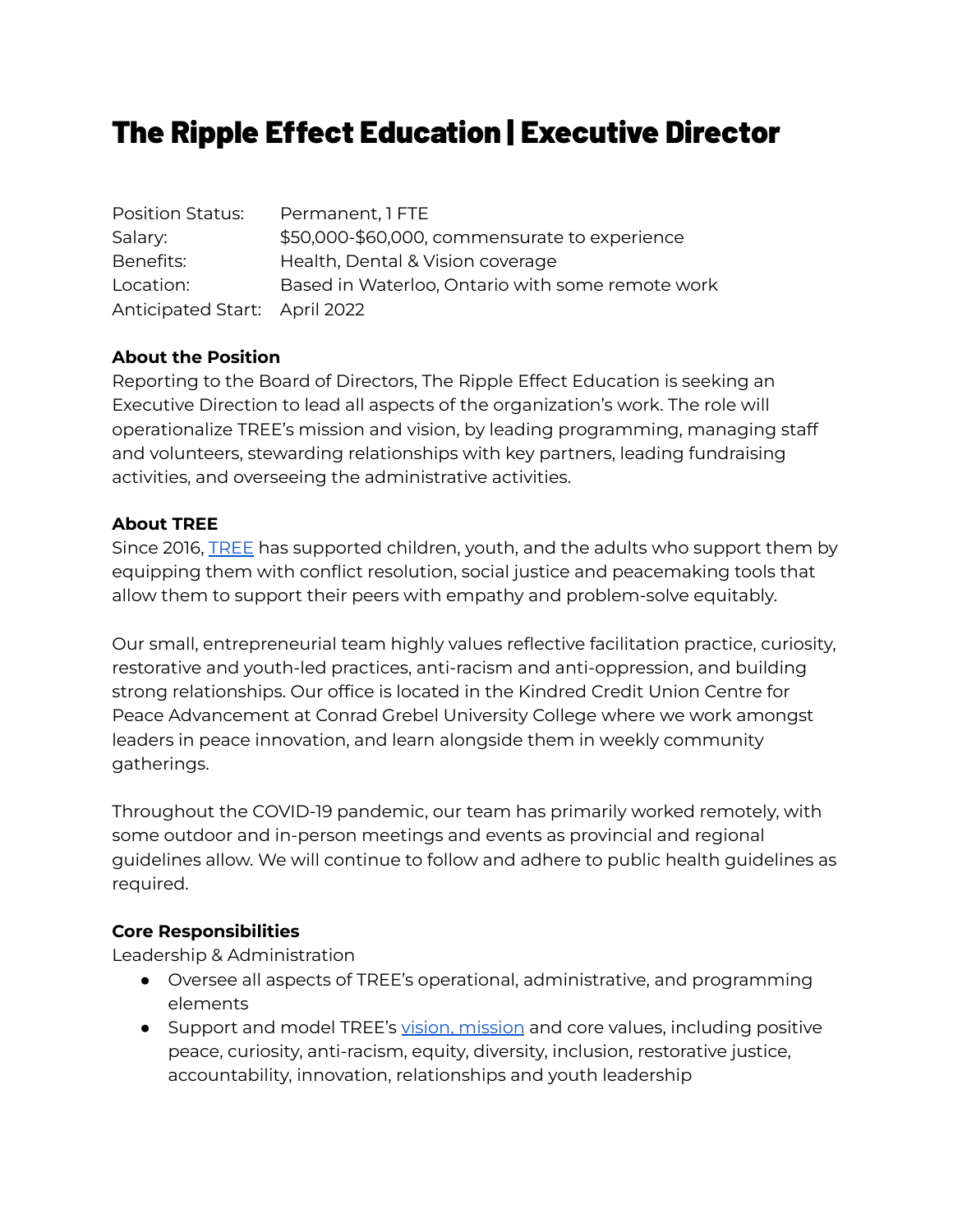- Steward relationships with programming partners and cultivate new partnerships
- Lead all Human Resources activities
- Work collaboratively with the Board of directors to develop strategic plans , and organizational policies
- Lead the creation of TREE's annual impact and program reports
- Act as the primary spokesperson for TREE's external communications and community engagement
- Monitor market shifts, relevant social action issues and recommend appropriate service adjustments
- Ensure compliance with all statutory obligations and other corporate responsibilities, including maintaining charitable status

Development

- Lead all fundraising activities including strategy development, prospect identification, and stewarding new and existing relationships with funding partners and donors
- Lead grant writing and reporting activities
- Lead all organizational financial activities

## Programs

- In collaboration with the Manager of Programs, oversee all programs delivered align with best practices in facilitation, peacemaking, anti-oppression approaches and age-appropriate pedagogy
- Act as the Facilitation Lead, primarily delivering community and partner programming, and supporting classroom program delivery
- Collaborate with TREE staff to identify, design and evaluate opportunities for new programs that propel TREE's mission within classrooms and communities
- Collaborate with TREE staff to review and update existing programming
- Lead training, onboarding and ongoing coaching for all TREE teams, including facilitators, youth advisory team and volunteers
- Collaborate with TREE staff to onboard new clients, schedule programming, and support program logistics

## **Qualifications and Requirements**

- A bachelor's degree in a relevant field, including peace and conflict studies, social development studies, psychology, education, business, etc.
- Knowledge of and passion for peacemaking practices, conflict transformation theory and practice, peace and social justice education, and equity-centred community design
- Experience in:
	- leadership capacity, in the charitable or non-profit sector preferred
	- strategic planning and development